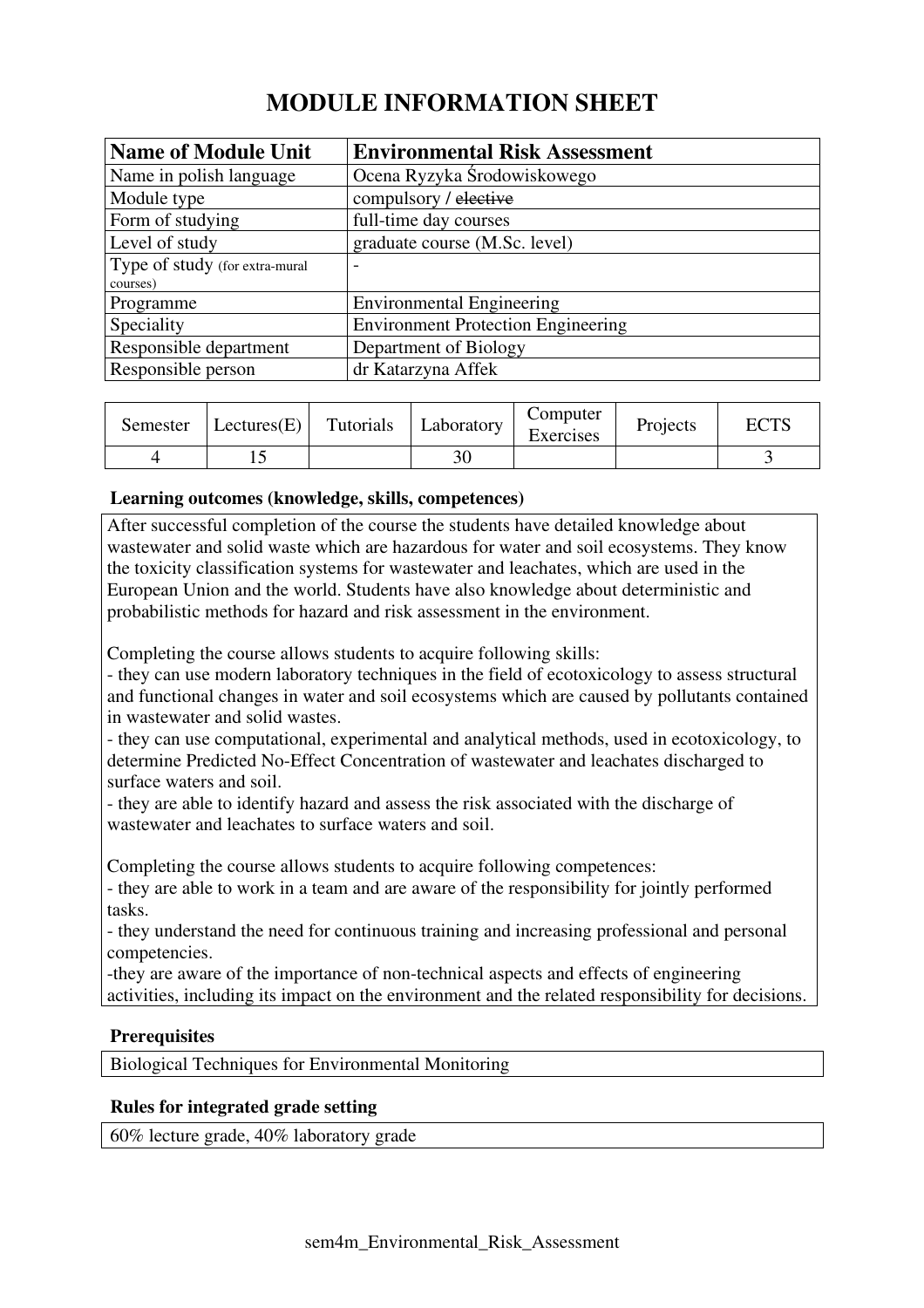## **Recommended readings**

Hoffman D.J., Rattner B.A., Burton G.A.Jr., Cairns J., Jr.,"Handbook of Ecotoxicology" Second Edition, CRC Press, 2002. Newman M.C. "Fundamentals of Ecotoxicology" Second Edition, CRC Press, 2002.

Posthuma, G.W. Suter II, T.P. Traas, (eds). (2002) Species Sensitivity Distributions in Ecotoxicology. Lewis Publishers, A CRC Press Company.

Sparks T. (2000). Statistics in ecotoxicology. Wiley & Sons 1st ed.

Affek K., Załęska-Radziwiłł M., Doskocz N., Łebkowska M. Ecotoxicology. Laboratory exercises. Oficyna Wydawnicza Politechniki Warszawskiej.

# **Contents of lectures (syllabus)**

|                | <b>Topics</b>                                                      | <b>Time</b>                 | <b>Scope</b> |
|----------------|--------------------------------------------------------------------|-----------------------------|--------------|
|                |                                                                    | (hrs.)                      | (S / Ex)     |
| 1              | Introduction to ecotoxicological studies.                          | $\mathcal{D}_{\mathcal{L}}$ |              |
| $\overline{2}$ | Pollutants in industrial wastewater and solid waste which are      | $\overline{2}$              |              |
|                | hazardous for aquatic and terrestrial ecosystems.                  |                             |              |
| $\overline{3}$ | Contaminants of emerging concern.                                  | $\overline{2}$              |              |
|                | The interactions of xenobiotics in mixtures.                       |                             |              |
|                | Bioassays used to test wastewater and waste toxicity. Analysis of  |                             |              |
|                | toxicological results - determination of TUa and TUc. Toxicity     |                             |              |
| $\overline{4}$ | classification systems according to US EPA and EU. Toxicity        | $\overline{2}$              |              |
|                | classification system with microbiotests for natural waters and    |                             |              |
|                | wastewaters according to Persoone.                                 |                             |              |
|                | Toxicity limits and comparison of toxicity potential. Methods for  |                             | Ex           |
| 5              | determination of Predicted No-Effect Concentration (PNEC) in the   | $\overline{2}$              |              |
|                | environment.                                                       |                             |              |
| 6              | Procedures related to the minimization of the pollution – Toxicity | $\overline{2}$              |              |
|                | Identification & Reduction Evaluation (TIE/TRE).                   |                             |              |
| 7              | Multi-species ecotoxicity tests.                                   | $\overline{2}$              |              |
| 8              | Risk and hazard assessment related to wastewater and leachates     |                             |              |
|                | discharge to surface waters and soil - Toxicity to Exposure Ratio  |                             |              |
|                | (TER), Risk Quotient (RQ) and Hazard Quotient (HQ).                | $\overline{2}$              |              |
|                | Determination of the likelihood of toxic effects on the species    |                             |              |
|                | exposed to new substances.                                         |                             |              |
| 9              | Written exam                                                       | 1                           |              |
|                | <b>Total</b>                                                       | 15                          | hours        |

S – topics listed in the legal study programme standards from 12.07.2007 Ex – extended topics

**Lecturers** 

dr Katarzyna Affek

## **Assessment method**

written exam

# **Contents of laboratory**

| <b>Topics</b>                                                                                                               | <b>Time</b> | <b>Scope</b> |
|-----------------------------------------------------------------------------------------------------------------------------|-------------|--------------|
|                                                                                                                             | (hrs.       | (S / Ex)     |
| Single-species ecotoxicity tests of industrial wastewater using<br>representatives of producers, consumers and decomposers. | 10          | Ex           |